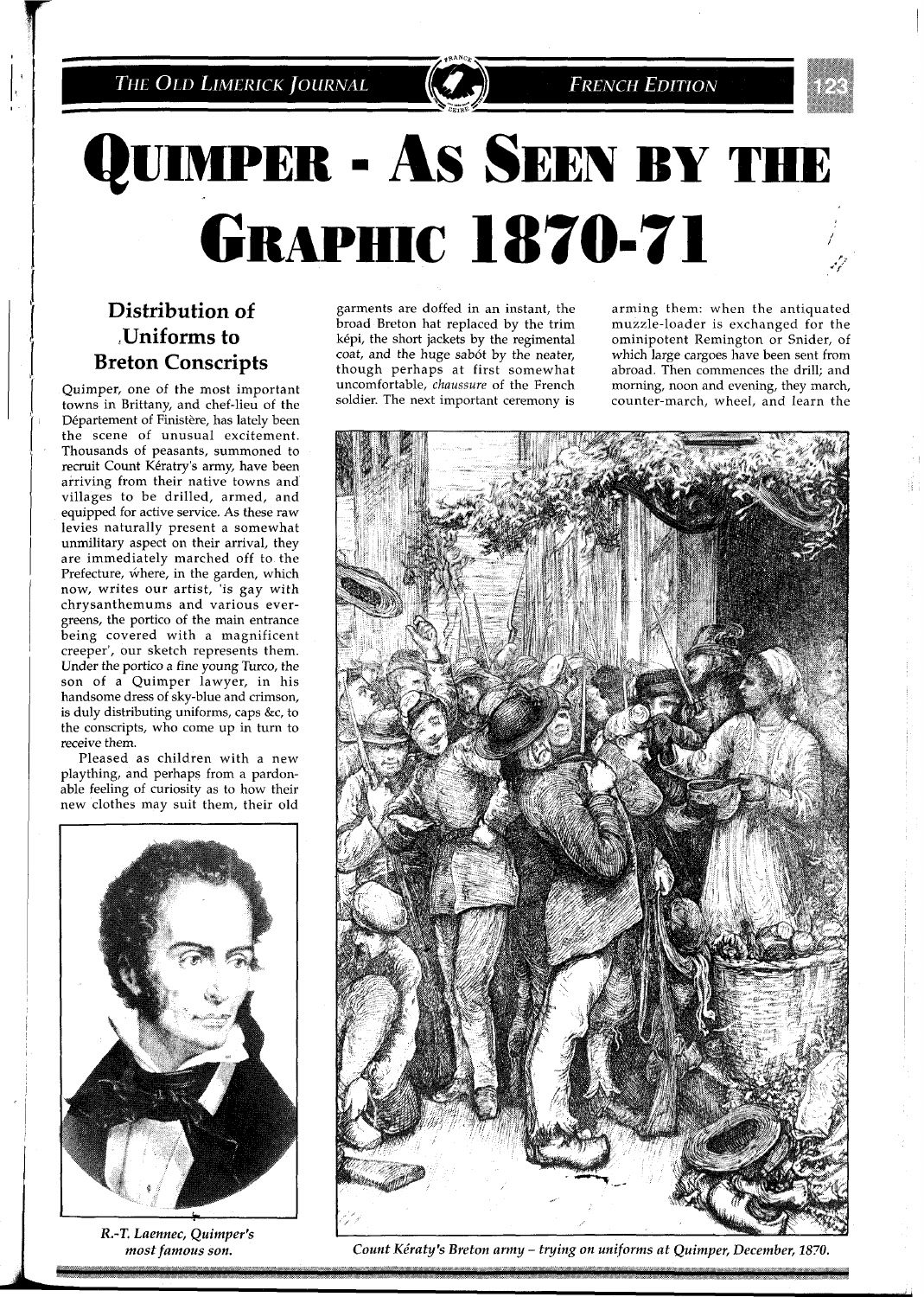THE OLD LIMERICK JOURNAL

#### **FRENCH EDITION**



*Drilling the Francs-tireurs at Quimper, December, 1870.* 



*The free corps of La Guérille Noire at Quimper, January, 1870.* 

innumerable evolutions necessary for a soldiers education. When sufficiently instructed in the routine of a military life, they are marched off to Conlie, where Keratry held his head-quarters, while others arrive to go through in their turn the same process of refitting and rearming. Arrived at Conlie, the recruits are immediately embodied into the regular Western army, called, by the bye, the 'Forces of Brittany', and stated to be equal, if not superior to the armies of the North or of the Loire.

(Saturday, 3 December, 1870)

#### La Guérille Noire

Quimper, though only possessing about three thousand inhabitants, has beeh lately conspicuous by the large number of Mobiles and Francs-tireurs which it has professedly furnished to the French armies. Not that all these recruits were denizens of the town itself. Quimper furnished a strong contingent, but most of the troops were recruited from the various surrounding Breton departements, Quimper having been fixed upon as their rendezvous and place of equipment. Foremost among the bands of Francs-tireurs which have been organised here is the free corps of L *a Gue'rille Noire,* sometimes, but erroneously, termed the *Francs-tlreurs* de */a Mort.* They are commanded by Captain Octave Pavy, who came over from America for the praiseworthy purpose of rendering what assistance might lie in his power to his unfortunate country. Another officer of his company, **m**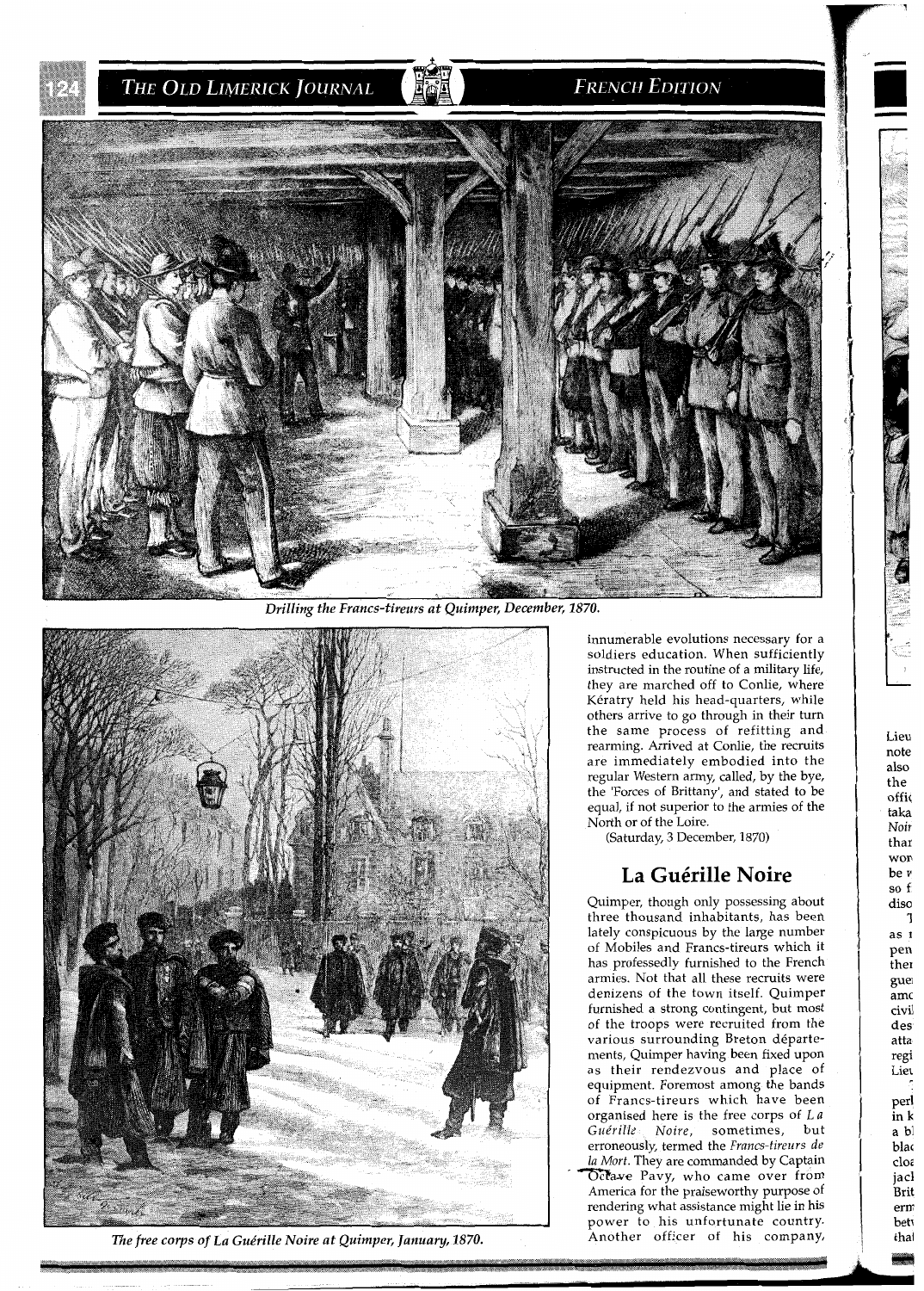### THE OLD LIMERICK JOURNAL

#### **FRENCH EDITION**



At Pont-Aven, Brittany, - news of the Armistice.

Lieutenant P.S. Beauregard (son of the noted Confederate General Beauregard), also crossed over from New Orleans with the same object, so that, guided by officers who had shown such unmistakable proofs of patriotism, *La Gue'rille Noire* has a far better chance of success than many of those free corps whose words, indeed, are valorous, and would be well worthy of remark, were they not so frequently contradicted by deeds of disorder and disobedience.

The intention of Captain Pavy is to act as much as possible perfectly independently of any corps d'armée, and thereby to follow the same system of guerilla warfare which was so prevalent amongst the Texans in the late American civil war. A squad of twelve horsemen, destined to act as eclaireurs, is also attached to the corps. This little cavalry regiment is under the special charge of Lieutenant Beauregard.

The uniform of the corps, though perhaps somewhat funereal, is decidedly in keeping with the name. It consisted of a black suit cut in the Zouave style, a black Astracan cap, and a long hooded cloak of the same colour. On the short jacket the ducal crown and arms of Brittany are embroidered with the eight ermine tails. Indeed, the only difference between this and the Zouave's costume is that in the latter the trousers are made somewhat after the Turkish fashion, while the Francs-tireurs wear the national *'bragous bras',* or trunk hose of Brittany, a garment which, like the kilt of the Highlander, the petticoats of the Ionian Greeks, or the tight trousers of the Hungarians, dates from many centuries back. The uniform of the horsemen is similar, with the exception of high boots and close-fitting trousers.

In addition to the usual armament of a free corps, both horse and foot are furnished with that formidable weapon, the Winchester repeating rifle, which carries no less than eighteen cartridges at a time, and that invaluable adjunct, a Colt cavalry six-shooter.

(Saturday, 28 January, 1871).

### **A Horse Fair in Brittany**

Here we have a highly characteristic scene of Breton life. In many towns of Brittany a monthly horse fair is held, and these meetings are noted, not only for the excellent specimens of horse flesh which are brought together there, but for the human oddities who bring them. The horses are especially good and are much sought after in the other provinces, so that our worthy Breton often makes a good thing out of his stable. Thus, as our

sketch represents, on Fairday the peasants of the neighbourhood bring their saleable steeds to the appointed place, which in this case, is the pretty little town of Pont-Aven, and great is the bargaining and consumption of sour cider and *pe'tits verres* of a weak brandy that then goes on. The Breton has many odd customs of his own, he wears long hair, short jackets, baggy trousers, and wide-awake hats, but he has one trait in common with other Frenchmen, and as a Turk cannot do a stroke of business without his *tckibouk,* a Chinaman without his cup of tea, or an English farmer without his pint of ale, so cannot our Breton propose, discuss, or conclude a bargain without the aid of a *pétit verre*.

In our sketch, however, the various sellers are in a high state of anxiety, for a Government agent has come to purchase animals for military service, and will probably turn out a very profitable customer. A number of horses are accordingly being trotted out for his edification, while their owners overwhelm him with voluble assurances of their high spirits, sound condition, and especial fitness for a military life. The old gentleman holding the head of the centre horse is the small father of the strapping Breton at the side, who is trying hard to persuade M. le Commissaire that the steed is all perfection, and absurdly